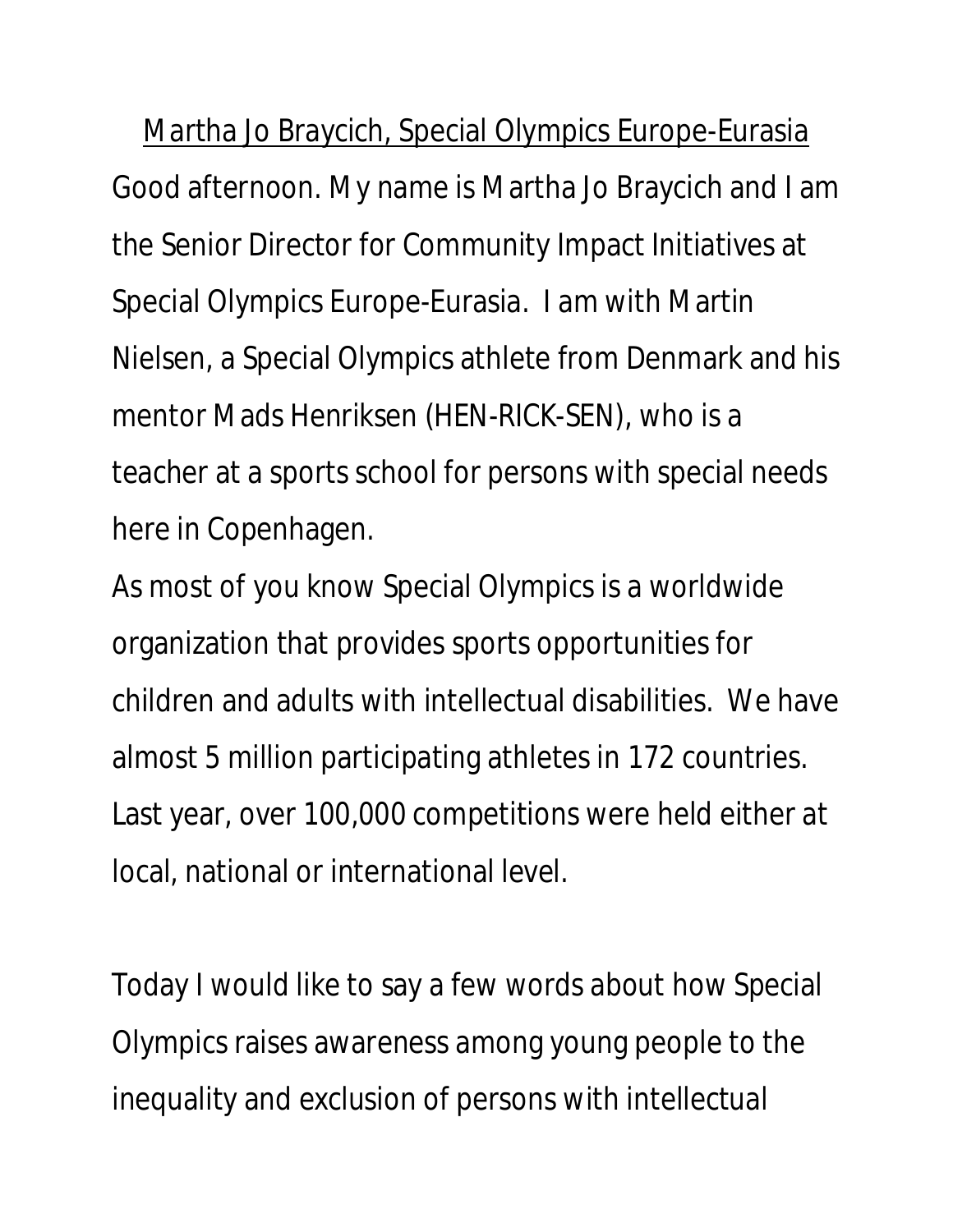disabilities and at the same time encourages them – within a sports platform - to finding solutions to these issues.

Sports positively impacts a young person with intellectual disabilities, as it does a nondisabled peer, in terms of physical and mental health, self-esteem and selfconfidence, social skills and interaction. Working together with a coach or being part of a team gives a young person with an intellectual disability a sense of belonging, purpose, motivation, achievement and support.

Special Olympics has found that when young people are integrated at an early age the positive encounters stay with them as they grow older. This is why Special Olympics introduces children between the ages of 2 and 7 to an inclusive sports and play program where they learn how to interact with others and develop skills – like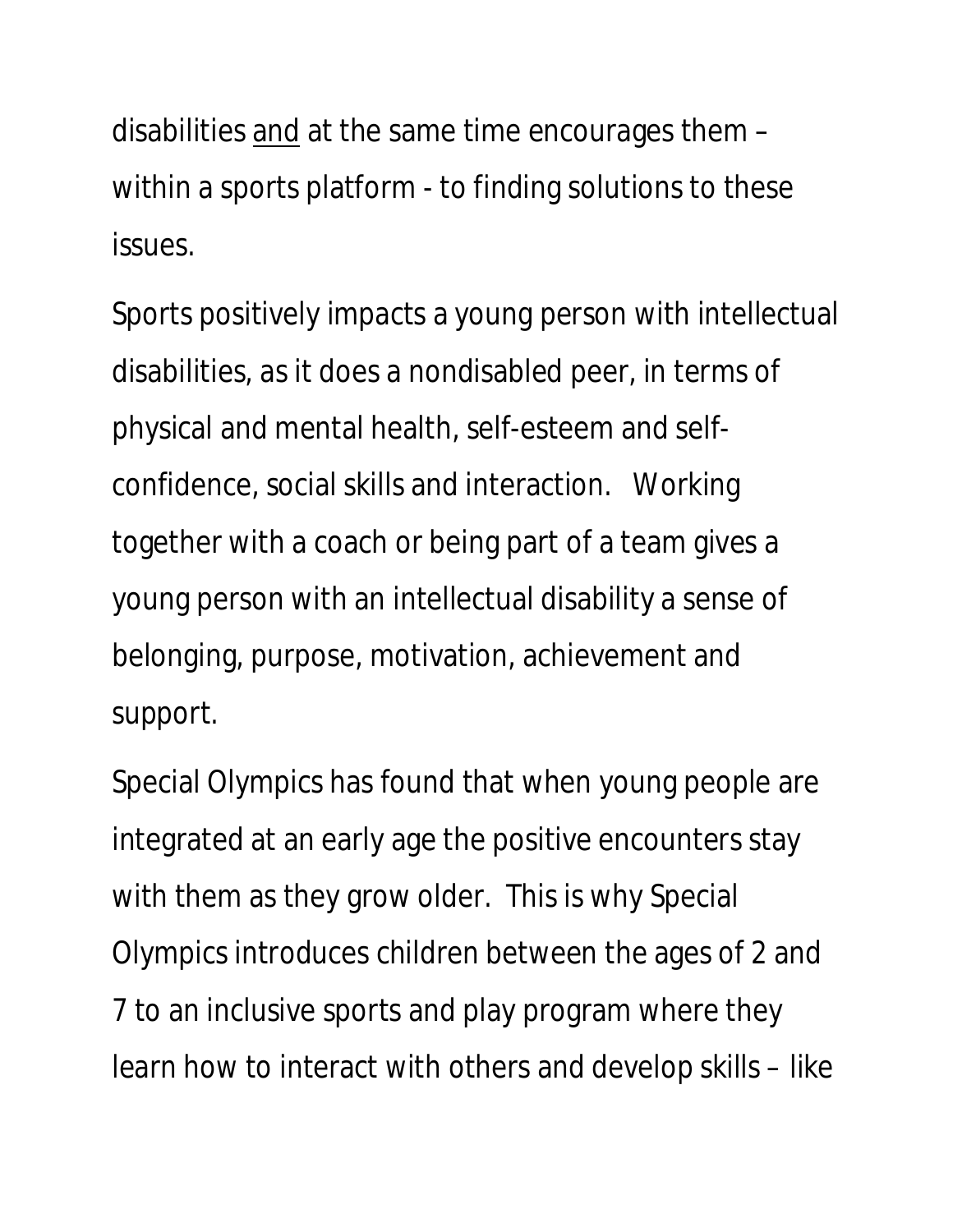sharing and taking direction - that help them in family, community and school activities.

Special Olympics works equally well in segregated and inclusive school systems. With Special Olympics Youth Unified Sports (ages 12-25) young people with and without intellectual disabilities play together as equals, each with a valued position on the team. This shared experience results in good teammates and good friends.

Once exposed to Special Olympics, particularly through Unified Sports, we encourage young people to take the lead in organizing their own inclusive sports activities with the aim of building awareness among their peers about dignity, respect and acceptance. These inclusive youth-led activities reduce bullying and rejection, promote healthy lifestyles, and combat damaging stereotypes. At the same time, we see young people with intellectual disabilities – who are involved in traditional